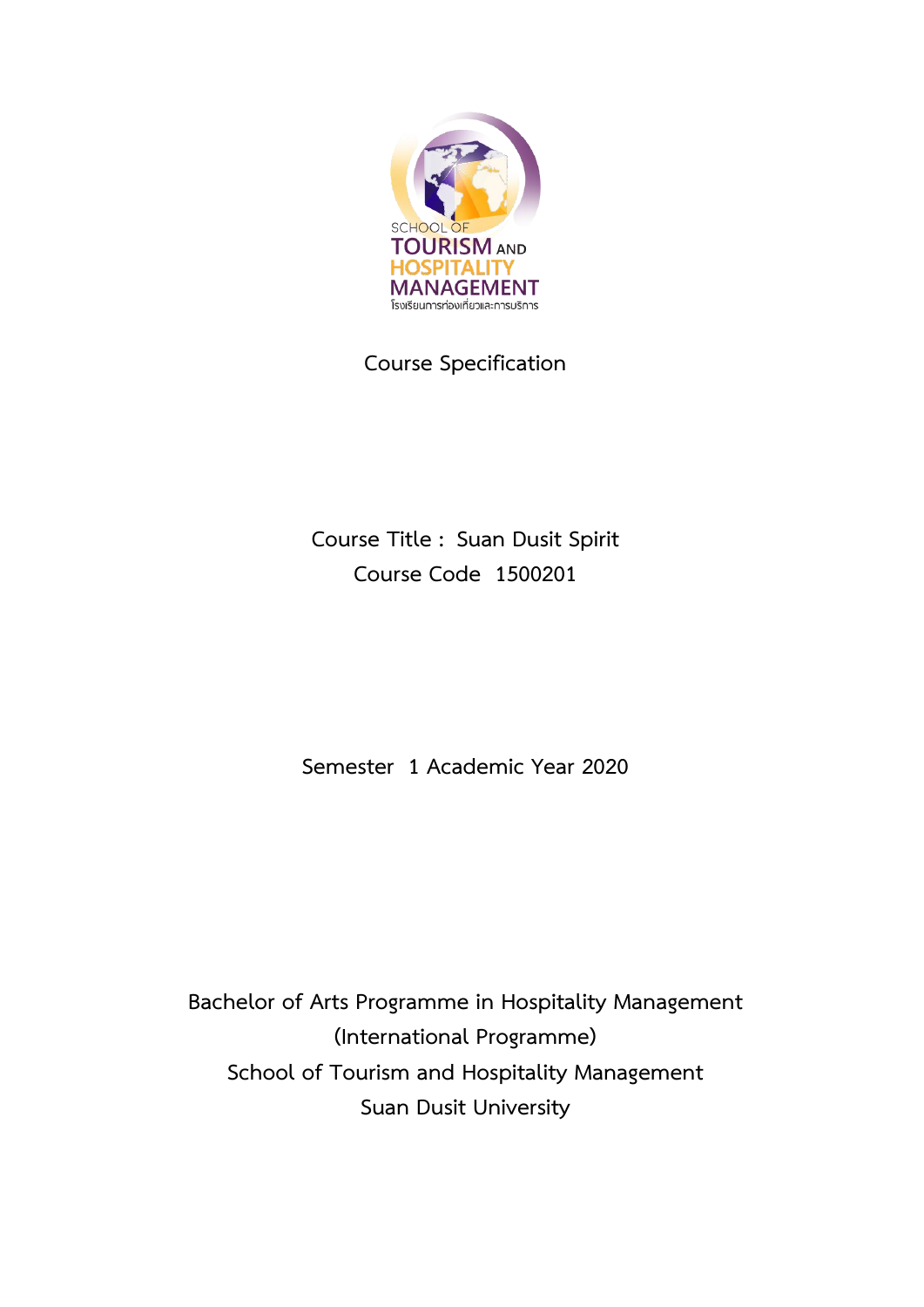# **Content**

| Section 1 | General information                             |              |
|-----------|-------------------------------------------------|--------------|
| Section 2 | Aims and Objectives                             | 4            |
| Section 3 | Course Description and Implementation           | 4            |
| Section 4 | Development of Students' Learning Outcomes      | $\mathsf{h}$ |
| Section 5 | Teaching and Evaluation Plans                   | 8            |
| Section 6 | Teaching Materials and Resources                | 16           |
| Section 7 | Evaluation and Improvement of Course Management | 17           |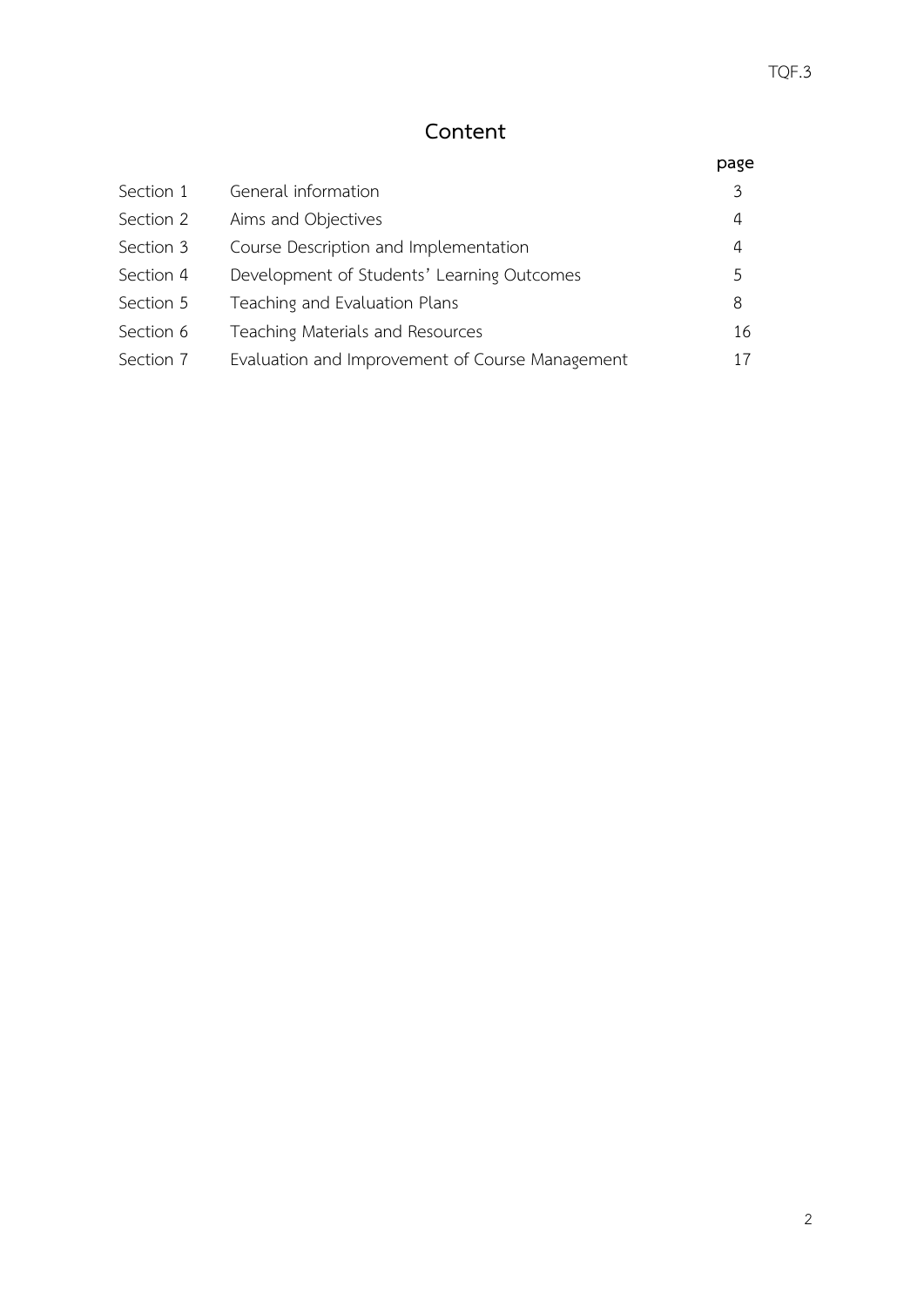# **Course Specification**

| Name of institution       | Suan Dusit University                        |
|---------------------------|----------------------------------------------|
| Campus/faculty/department | School of Tourism and Hospitality Management |

### **Section1 General Information**

### **1. Course code and course title**

1500201 Suan Dusit Spirit

### **2. Number of credits**

4(2-4-6) (Lecture‐Lab‐Self‐Study)

### **3. Curriculum and type of subject**

- 3.1 Bachelor of Arts Programme in Hospitality Management
- 3.2 Type of Subject General Education

### **4. Responsible faculty members**

**4.1 course coordinator**...... Assistant Professor Dr. Pimmada Wichasin

**4.2 Instructors**....... Assistant Professor Dr. Pimmada Wichasin........

### **5. Semester / year of study**

Semester 1 Academic year 2020 / Student Year 1 Section A1

**6. Pre-requisite (if any)**

None

**7. Co-requisites (if any)**

None

**8. Venue of study**

Suan Dusit University

**9. Date of latest revision**

1 July 2020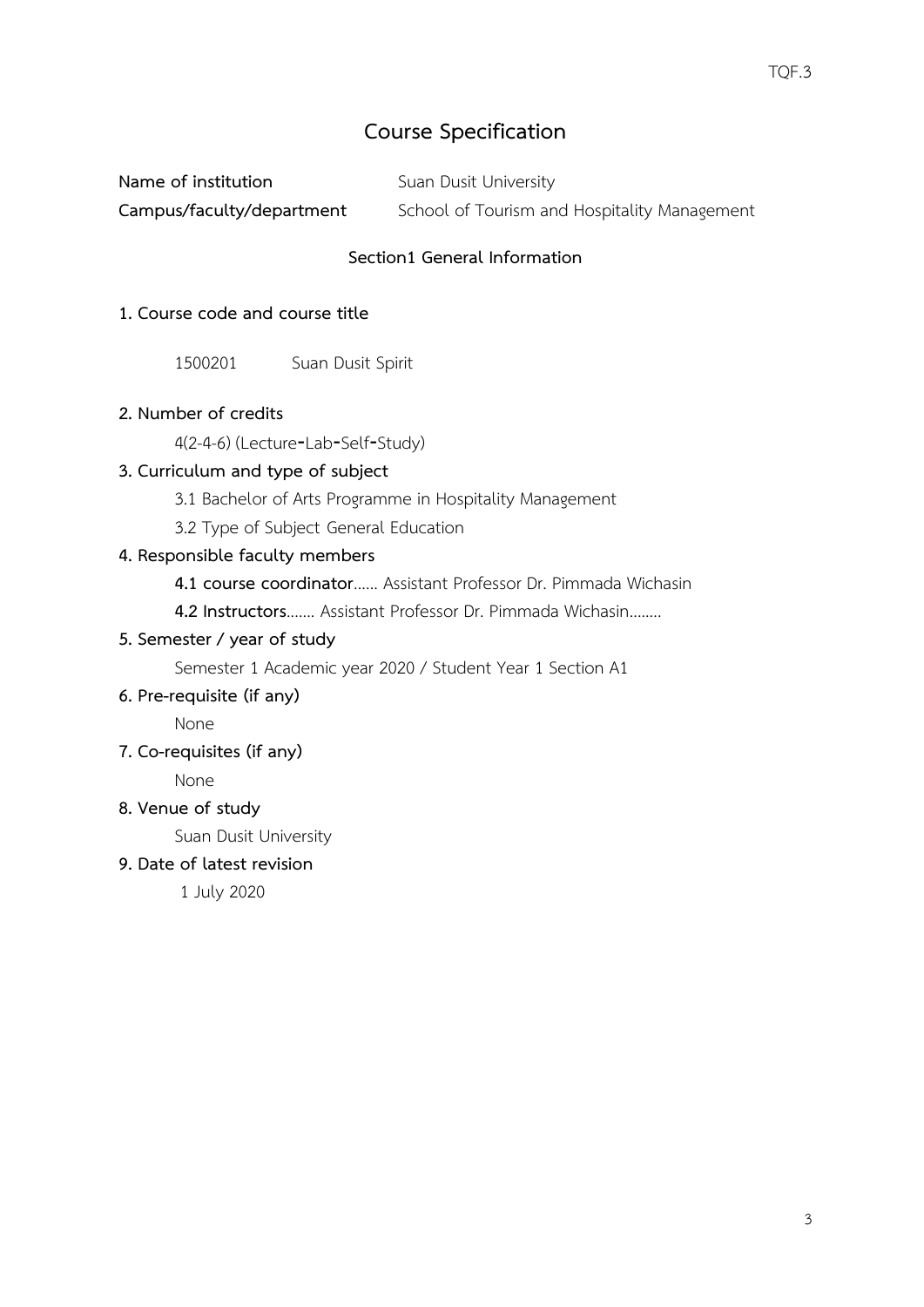#### **Section 2 Aims and Objectives**

#### **1. Aims of the Course**

1.1. Knowledge

1.1.1. Be able to explain about the history and background of Suan Dusit University

1.1.2. Understand SDU's cultural identity, Thai social manners and develop themselves with civility into ladies and gentlemen.

1.1.3. Be able to describe SDU's academic distinction in culinary arts, teaching profession, kindergarten education at La-or Utis Demonstration School, special education, food and services, nursing services and elegant art and culture.

1.2. Skill

1.2.1. Have skill in analytical thinking and align with global changes in all dimensions

1.2.2. Have skill in data research, analysis and selection from various sources of information in  $21<sup>st</sup>$  Century as well as ability to align with different media types both offline and online.

1.2.3. Be able to adapt knowledge gained from class to everyday life with the SDU spirit.

1.3. Attitude

1.3.1. Love and be proud of Suan Dusit Spirit.

1.3.2. Have morality, virtue and ethic.

#### **2. Objectives of Course Development/Modification**

This course aims to provide knowledge of SDU Spirit and SDU cultural identity to students and produce the best graduate to society.

#### **Section 3: Course Description and Implementation**

#### **1. Course Description**

Development of Suan Dusit University from the past to the present, SDU's cultural identity, Thai social manners and development with civility into ladies and gentlemen, development of SDU's academic distinction in culinary arts, teaching profession, kindergarten education at La-or Utis Demonstration School, special education, food and services, nursing services, and elegant art and culture, as identification of being Thai and aligned with global changes in all dimensions, self-study, understanding of oneself and others, particular personality according to Suan Dusit Spirit, love, belief, determination and devotion for work with great care and particular expertise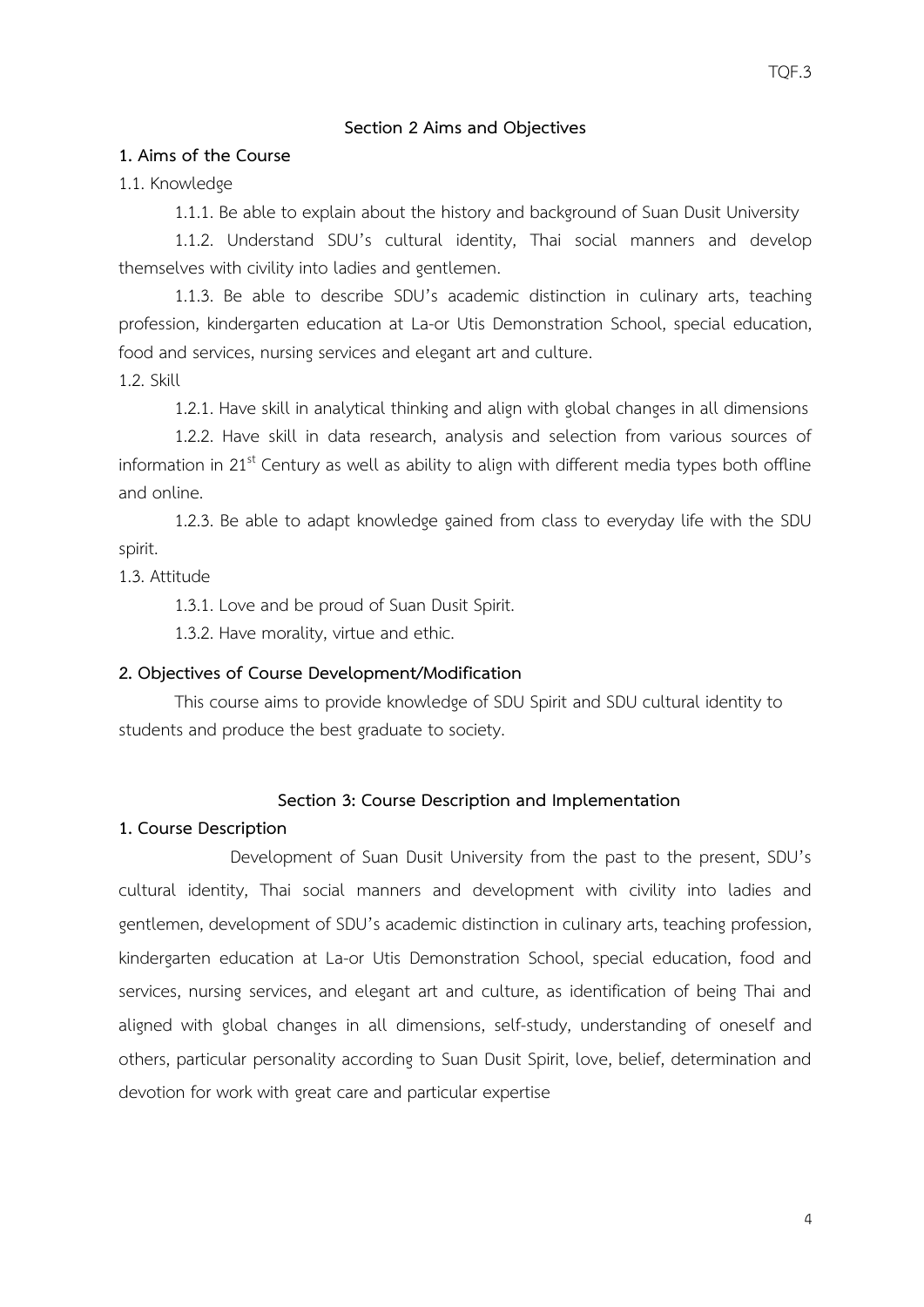# **2. Number of Hours per Semester**

| Lecture<br>(Hour) | Additional class<br>(Hour) | Laboratory/field<br>trip/internship<br>(Hour) | Self-study<br>(Hour) |  |  |
|-------------------|----------------------------|-----------------------------------------------|----------------------|--|--|
| 30 hours          |                            | 60 hours                                      | 90 hours             |  |  |

# **3. Number of hours that the lecturer provides individual counseling and guidance**

• The faculty member provides academic advice and guidance to students (individual/group) 3 hours/week. Time and date will be informed in the first section.

# **Section 4 Development of Students' Learning Outcomes**

| 1. Morality and Ethics |     |     |     | 2. Knowledge |     |     |     | 3. Intellectual Knowledge |            |     |     | 4. Interpersonal |            |     |                | 5. Numerical |              |     |                          |     |     |     |     |     |
|------------------------|-----|-----|-----|--------------|-----|-----|-----|---------------------------|------------|-----|-----|------------------|------------|-----|----------------|--------------|--------------|-----|--------------------------|-----|-----|-----|-----|-----|
|                        |     |     |     | development  |     |     |     |                           | Innovation |     |     |                  | Skills and |     |                |              | Analysis and |     |                          |     |     |     |     |     |
|                        |     |     |     |              |     |     |     |                           |            |     |     |                  |            |     | Responsibility |              |              |     | Information              |     |     |     |     |     |
|                        |     |     |     |              |     |     |     |                           |            |     |     |                  |            |     |                |              |              |     | <b>Technology Skills</b> |     |     |     |     |     |
| 1.1                    | 1.2 | 1.3 | 1.4 | 1.5          | 1.6 | 2.1 | 2.2 | 2.3                       | 2.4        | 2.5 | 3.1 | 3.2              | 3.3        | 3.4 | 3.5            | 3.6          | 4.1          | 4.2 | 4.3                      | 4.4 | 5.1 | 5.2 | 5.3 | 5.4 |
|                        |     |     |     |              |     |     |     |                           |            |     |     |                  |            |     |                |              |              |     |                          |     |     |     |     |     |

| Learning        | <b>Expected outcome</b> | Teaching methods      | Evaluation methods         |
|-----------------|-------------------------|-----------------------|----------------------------|
| outcomes        |                         |                       |                            |
| 1. Morality and | ●1.1Have Thai values    | Insert those learning | disciplines<br>1.students' |
| <b>Ethics</b>   | in term of morality,    | outcome of morality   | such as punctuality of     |
|                 | ethics, patriot,        | and ethics throughout | class and assignment,      |
|                 | honesty, discipline,    | the course with       | participation<br>in class  |
|                 | good ideology,          | problem based         | behavior<br>and            |
|                 | gratefulness, respect   | learning and case     | observation                |
|                 | and preserve Thai       | study. Besides, the   | 2. Student's<br>mindset    |
|                 | culture                 | teaching methods      | and behavioral change      |
|                 | O 1.2. Be economize     | would be consisted    | in a better way            |
|                 | and follow the          | of:                   | 3. Students' responsibilit |
|                 | sufficient economy      | 1. Lecturer has to be | ies on assigned tasksõ     |
|                 | concept                 | the good example of   |                            |
|                 | ●1.3. Have service      | being moral and       |                            |
|                 | mind such as            | ethical and full of   |                            |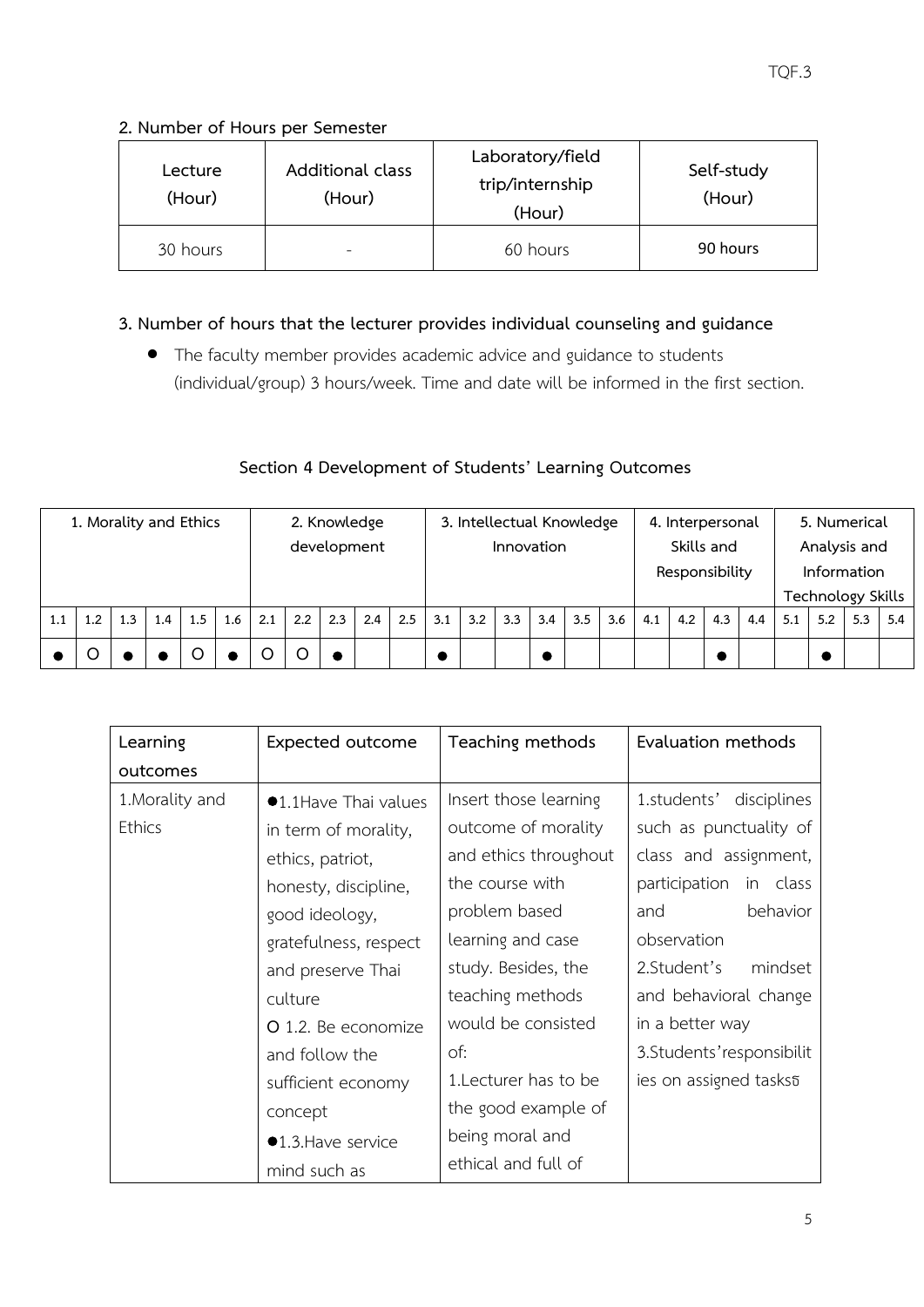|             | dedication, public      | proud to be Suan         |                          |
|-------------|-------------------------|--------------------------|--------------------------|
|             | concern, cooperation    | Dusit people with        |                          |
|             | in class activity and   | Thainess.                |                          |
|             | public activity         | 2.Add the content of     |                          |
|             | ●1.4. Proud to be Thai  | morality, ethics,        |                          |
|             | O 1.5. Refuse to the    | service mind, and        |                          |
|             | corruption in any       | responsibility           |                          |
|             | forms                   | throughout the           |                          |
|             | ●1.6. Have Suan Dusit   | course.                  |                          |
|             | spirit such as the love | 3. Use the worldwide     |                          |
|             | and faith in            | case study from media    |                          |
|             | organization love,      | and news to              |                          |
|             | dedication, proper      | emphasize the service    |                          |
|             | leadership with Suan    | mind and                 |                          |
|             | Dusit spirit in any     | respectability of        |                          |
|             | situation               | others' right.           |                          |
|             |                         | 4. Focus group to        |                          |
|             |                         | enhance this learning    |                          |
|             |                         | outcome.                 |                          |
| 2.Knowledge | O 2.1To have            | 1. Encourage students    | 1.Pre and post te3st     |
| development | worldwide               | to gain knowledge and    | 2.Discussion             |
|             | knowledge to be a       | understanding by         | 3.Quiz                   |
|             | complete human          | themselves with the      | 4. Practice              |
|             | being                   | emphasis on active       | 5.Achievement of         |
|             | O 2.2. Have visions     | learning with student    | project                  |
|             | ●2.3.Understand         | center, class            | 6.In class presentation  |
|             | yourself and others,    | discussion, focus        | 7. Final mark at the end |
|             | society, culture and    | group, self-study        | of the term              |
|             | nature                  | through internet and     |                          |
|             |                         | medias                   |                          |
|             |                         | 2.Use the case study     |                          |
|             |                         | for explanation and      |                          |
|             |                         | demonstration            |                          |
|             |                         | through medias           |                          |
|             |                         | 3. Invite the experts to |                          |
|             |                         | the class so that the    |                          |
|             |                         | students will have       |                          |
|             |                         |                          |                          |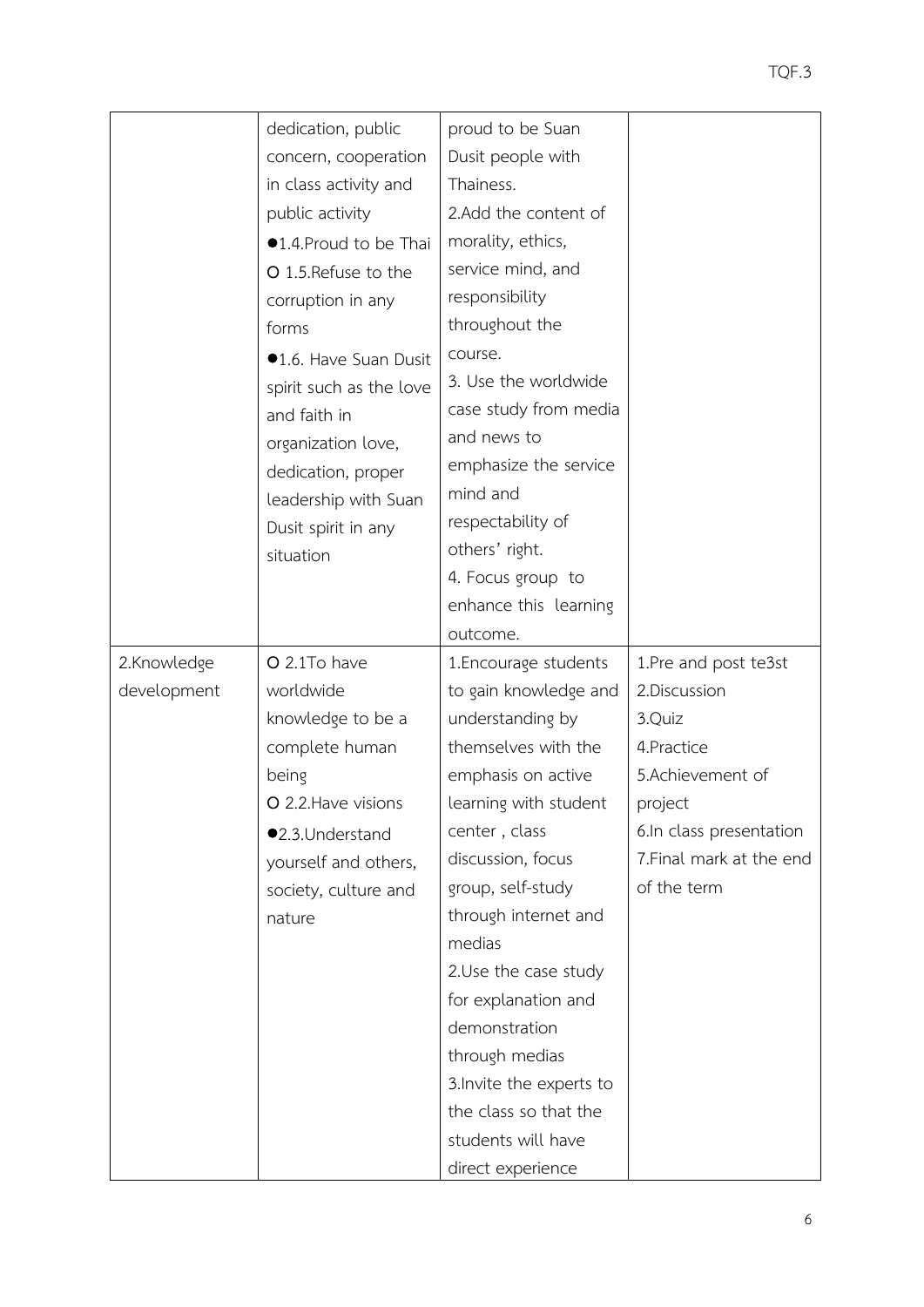|                  |                          | 4. Project based                |                           |
|------------------|--------------------------|---------------------------------|---------------------------|
|                  |                          | learning                        |                           |
| 3.Intellectual   |                          | 1. Continously build up         |                           |
|                  | ●3.1 Be able to seek     |                                 |                           |
| Knowledge        | for lifelong learning in | the questions in class          |                           |
| Innovation       | order to develop         | 2.Set active learning,          |                           |
|                  | themselves               | group discussion,               |                           |
|                  | continuously             | focus group                     |                           |
|                  | ●3.4. Have innovative    | 3. Project based                |                           |
|                  | creative thinking        | learning with use of            |                           |
|                  |                          | skills of searching,            |                           |
|                  |                          | analysis, and                   |                           |
|                  |                          | evaluation. Besides,            |                           |
|                  |                          | this project need to            |                           |
|                  |                          | use problem based               |                           |
|                  |                          | learning, case study,           |                           |
|                  |                          | focus group and group           |                           |
|                  |                          | discussion                      |                           |
|                  |                          | 3.Suggest                       |                           |
|                  |                          | informational sources           |                           |
|                  |                          | and methods to                  |                           |
|                  |                          | choose the reliable             |                           |
|                  |                          | ones to be used in the          |                           |
|                  |                          | project and self-study          |                           |
|                  |                          | such as documents,              |                           |
|                  |                          | organization, printed           |                           |
|                  |                          | media, electronic               |                           |
|                  |                          | media                           |                           |
| 4. Interpersonal | ● 4.3. Have skill of     | 1.Coopearative                  | 1.Behavioural             |
| Skills and       | cooperation,             | activities                      | evaluation such as the    |
| Responsibility   | teamwork,                | 2. Case study                   | question/answer           |
|                  | leadership, human        | 3. Project based                | activity                  |
|                  | relations, social        | learning with the               | 2. Participation in class |
|                  | problem solving skill    | application of 21 <sup>st</sup> | activities                |
|                  | such as problem          | Century skills for              | 3. Evaluate from          |
|                  | awareness, problem       | knowledge searching             | project                   |
|                  | understanding,           | and problem solving             |                           |
|                  | problem importance       | 4. Give a chance for            |                           |
|                  | and peaceful means       | the students who miss           |                           |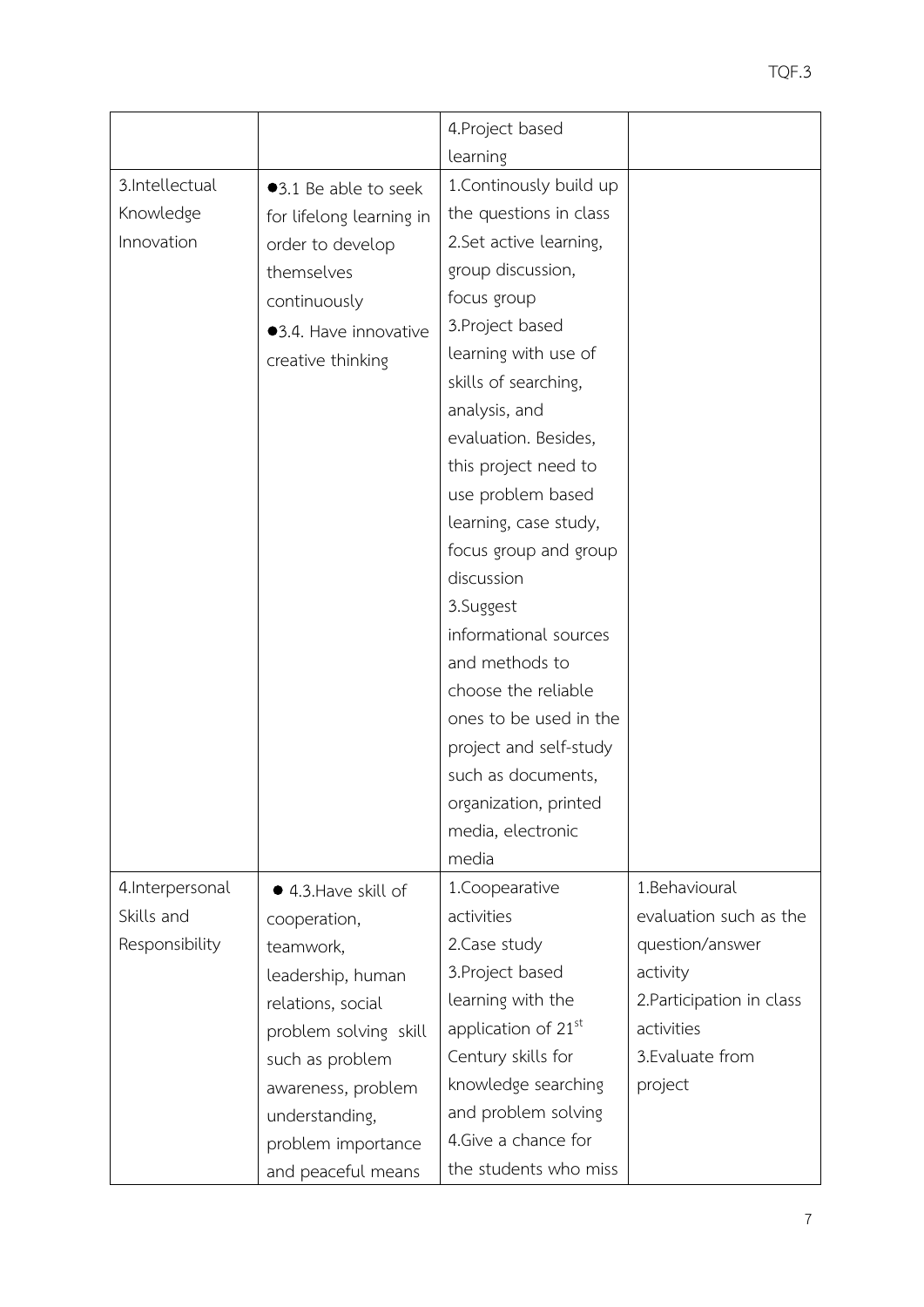|                   | of problem solving        | the class to do        |                        |
|-------------------|---------------------------|------------------------|------------------------|
|                   |                           | different project with |                        |
|                   |                           | those who attend the   |                        |
|                   |                           | class                  |                        |
| 5.Numerical       | $\bullet$ 5.2. be able to | 1. Analyze simulated   | 1. Observe in class    |
| Analysis and      | apply Thai and            | situation, present     | discussion and         |
| Information       | English effectively       | problem solving, and   | participation behavior |
| Technology Skills | when communicate          | learn the techniques   | 2. Observe analytical  |
|                   | both academically         | of information         | and rational behavior  |
|                   | and professionally.       | technology application | 3. Evaluate the        |
|                   |                           | in many situations.    | assigned project       |
|                   |                           | 2. Suggest the         |                        |
|                   |                           | informational search   |                        |
|                   |                           | technique and          |                        |
|                   |                           | information analytical |                        |
|                   |                           | technique              |                        |
|                   |                           | 3. Cast study          |                        |

# **Section 5 Teaching and Evaluation Plans**

### **1. Lesson plan**

| Week         | <b>Topic</b>       | Hour | Teaching & Learning Activities,<br>Instructional Media (if any) | <b>Work</b>  | Evaluation    |
|--------------|--------------------|------|-----------------------------------------------------------------|--------------|---------------|
| $\mathbf{1}$ | Module 1: Suan     | 6    | Teaching and learning                                           | 1.           | 1.In class    |
|              | Dusit University - |      | activities                                                      | Information  | presentation  |
|              | From Past to       |      | 1. Get to know each other                                       | about the    | 2.Group       |
|              | present            |      | 2. Instructor explain about the                                 | past and     | discussion    |
|              |                    |      | course                                                          | the present  | 3. Behavioral |
|              |                    |      | 3. Watch Suan Dusit VDO                                         | of SDU       | observation   |
|              |                    |      | 4. Students summarize the                                       | 2.           | 4.Class       |
|              |                    |      | knowledge gained from the VDO                                   | Discussion   | participation |
|              |                    |      | 4. Group work : Suan Dusit 5.0.                                 | about how    |               |
|              |                    |      | Do the mind map and in class                                    | to prepare   |               |
|              |                    |      | presentation                                                    | yourself for |               |
|              |                    |      | 5. Get to know Suan Dusit by                                    | Suan Dusit   |               |
|              |                    |      | foot                                                            | 6.0          |               |
|              |                    |      | 6. Group work: How to prepare                                   |              |               |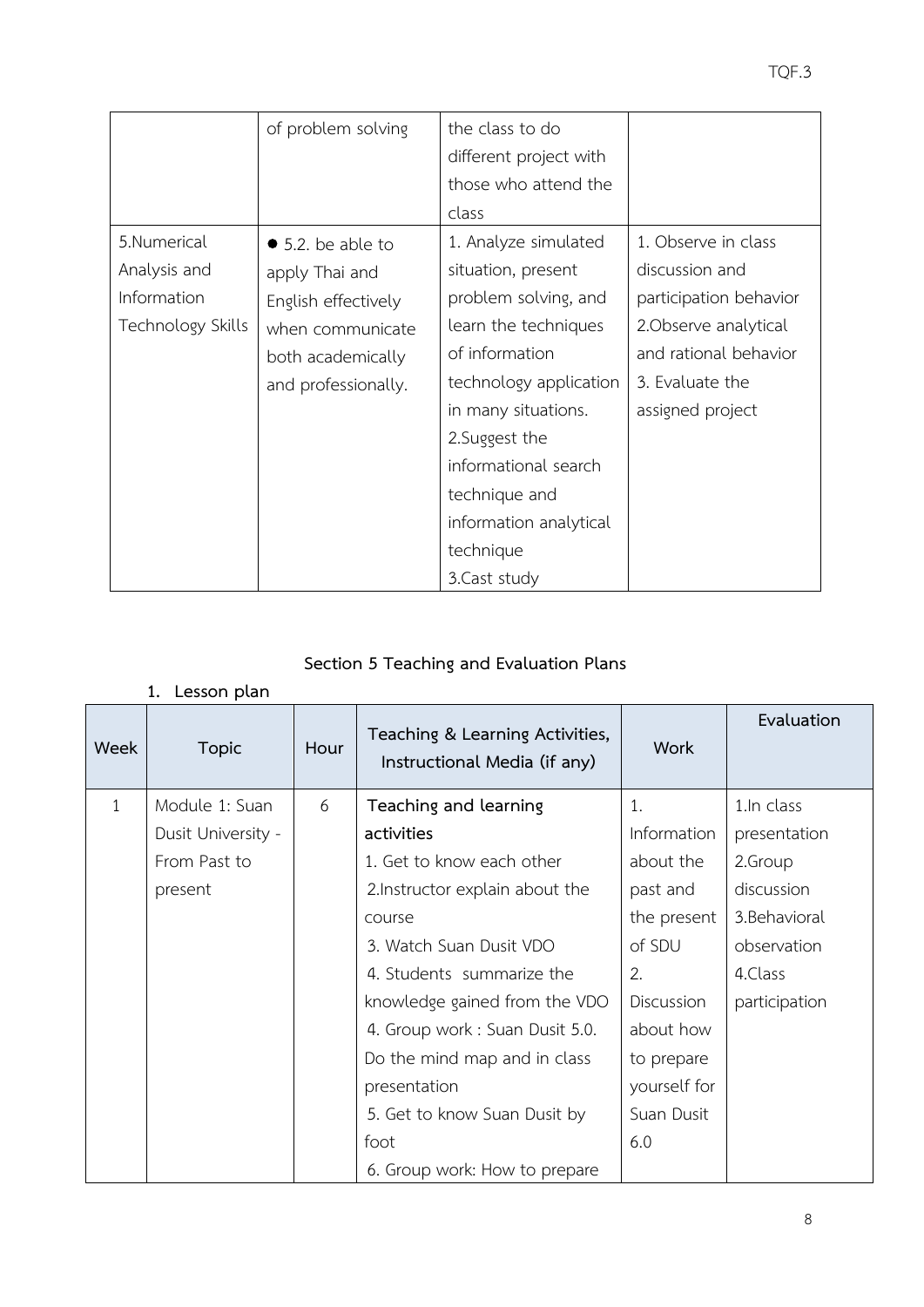| <b>Week</b> | <b>Topic</b>                                                                   | Hour | Teaching & Learning Activities,<br>Instructional Media (if any)                                                                                                                                                                                                                                                                                                                                                                                                                                                                                                                            | <b>Work</b>       | Evaluation                                                                                   |
|-------------|--------------------------------------------------------------------------------|------|--------------------------------------------------------------------------------------------------------------------------------------------------------------------------------------------------------------------------------------------------------------------------------------------------------------------------------------------------------------------------------------------------------------------------------------------------------------------------------------------------------------------------------------------------------------------------------------------|-------------------|----------------------------------------------------------------------------------------------|
|             |                                                                                |      | yourself for Suan Dusit 6.0<br>Instructional Media:<br>1.Textbook ' Suan Dusit: From<br>Past to present'<br>2. VDO clip<br>3. Suan Dusit Song<br>4. WBSC<br>5. Power point<br>6. Computer<br>7. Visualizer                                                                                                                                                                                                                                                                                                                                                                                 |                   |                                                                                              |
| 2           | Module 2:<br>Around Suan<br>Dusit University -<br>Buildings and<br>environment | 6    | Teaching and learning<br>activities<br>1. Quiz game about SDU<br>2. Lecture about SDU buildings<br>and their history and<br>architecture. Give lecture<br>about campus and<br>educational center outside<br>main campus.<br>3. Quiz about SDU buildings<br>and campuses<br>Group work: Explore the<br>4.<br>buildings and make the<br>map. Present in class.<br>Instructional Media:<br>1. Textbook ' Suan Dusit: From<br>Past to present'<br>2. VDO clip<br>3. Kahoot Game<br>4. WBSC<br>5. Power point<br>6. Computer<br>7. Visualizer<br>8. Big paper and post it<br>9. Personal Mobile | 3.Building<br>map | 1.Quiz<br>2.In class<br>presentation<br>3. The assigned<br>work<br>4. Class<br>participation |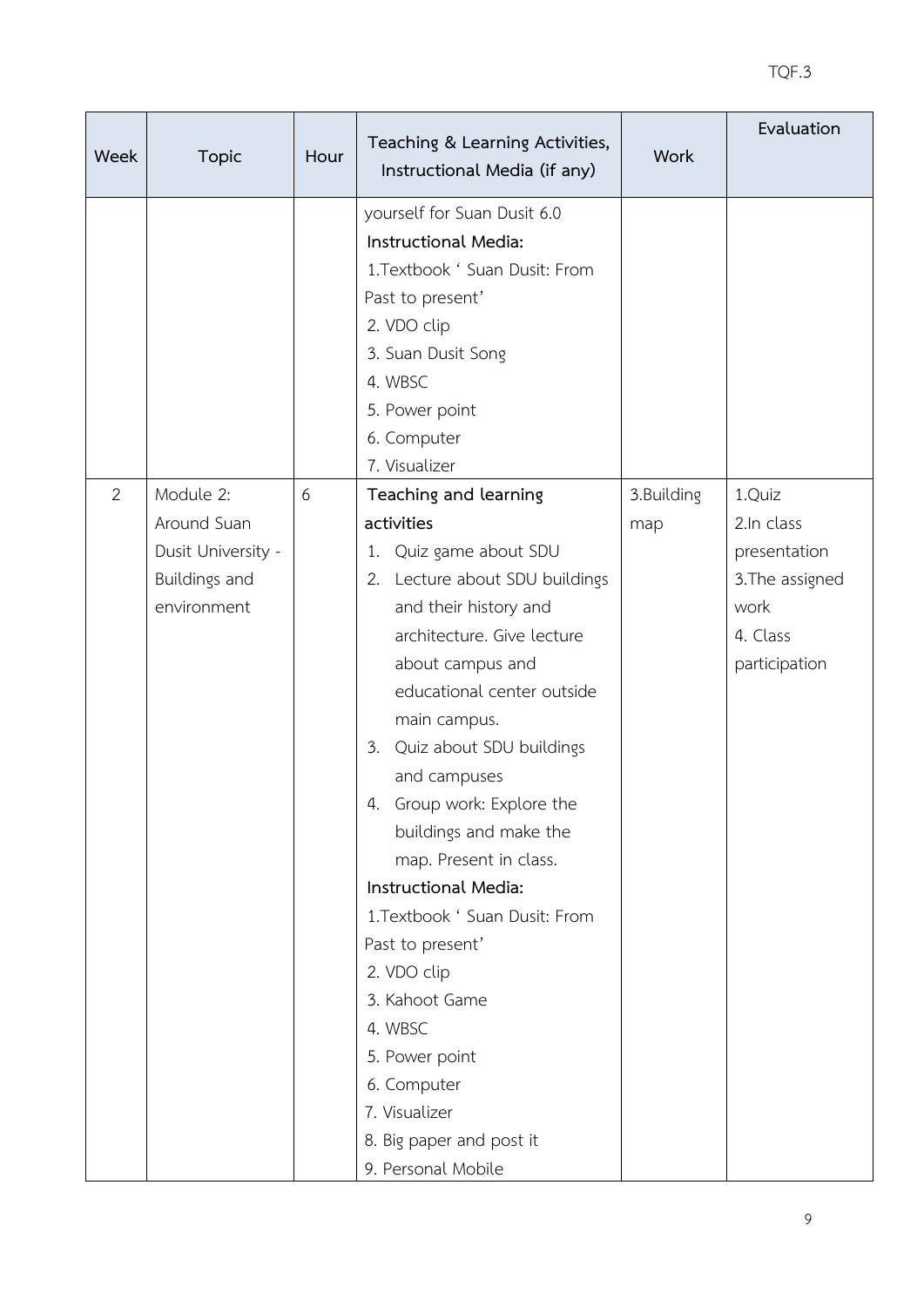| Week           | <b>Topic</b>                                                                                                       | Hour | Teaching & Learning Activities,<br>Instructional Media (if any)                                                                                                                                                                                                                                                                                                                                                                                                                                                          | <b>Work</b>                                                                                                                                                        | Evaluation                                                                                                                                                         |
|----------------|--------------------------------------------------------------------------------------------------------------------|------|--------------------------------------------------------------------------------------------------------------------------------------------------------------------------------------------------------------------------------------------------------------------------------------------------------------------------------------------------------------------------------------------------------------------------------------------------------------------------------------------------------------------------|--------------------------------------------------------------------------------------------------------------------------------------------------------------------|--------------------------------------------------------------------------------------------------------------------------------------------------------------------|
| $\mathfrak{Z}$ | Module 2:<br>Around Suan<br>Dusit University -<br>University<br>management<br>policy and<br>student<br>development | 6    | Teaching and learning<br>activities<br>1. Watch VDO about SDU policy<br>and student development<br>activities<br>2. Summarize knowledge gained<br>from the VDO<br>3.SWDU QA Game<br>4. Group work: Brainstorm and<br>discuss about strong point and<br>weak point of yourself into mind<br>map.<br>5. Group work: Brainstorm about<br>student development activities.<br>Present in class.<br>Instructional Media:<br>1. Suan Dusit website<br>2. WBSC<br>3. Power point<br>4. Computer<br>5. Visualizer<br>6. Big paper | 4.Mind<br>map about<br>weak and<br>strong<br>point<br>5. Findings<br>from the<br>student<br>developme<br>nt activities                                             | 1.Observation<br>2.In class<br>presentation<br>3. The assigned<br>work<br>4. Class<br>participation<br>Note: This<br>section can be<br>designed as<br>online class |
| $\overline{4}$ | Module 3 : Suan<br>Dusit Identity -<br>Suan Dusit and<br>Food                                                      | 6    | Teaching and learning<br>activities<br>1. Lecture about SDU and food<br>starting from history to the<br>present day.<br>2. Watch VDO about SDU food<br>and home bakery<br>Group work: Brainstorm<br>3.<br>about SDU and food then<br>present in class.<br>4. Watch VDO clip about table<br>manner in many context<br>and revision                                                                                                                                                                                        | 6.Presentati<br>on about<br>SDU food<br>7.Revision<br>about<br>table<br>manner<br>and activity<br>at Krua<br>Suan Dusit<br>8. VDO clip<br>of role play<br>of table | 1. In class<br>presentation<br>2. Role play<br>3.Real<br>experience<br>4.Behavior<br>observation<br>5. Practice                                                    |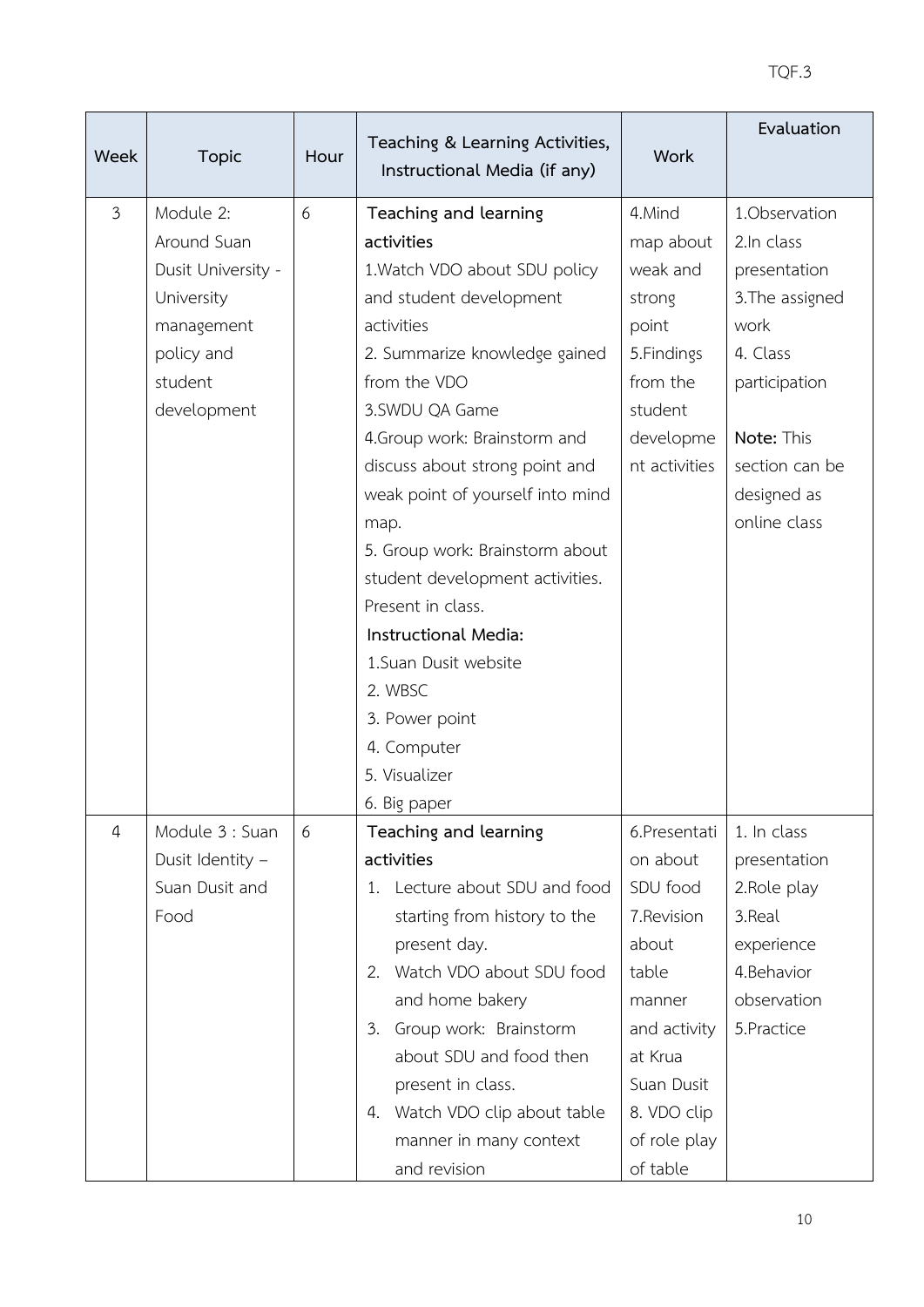| Week | <b>Topic</b>                                                              | Hour | Teaching & Learning Activities,<br>Instructional Media (if any)                                                                                                                                                                                                                                                                                                                                                              | <b>Work</b>                                                 | Evaluation                                                                                   |
|------|---------------------------------------------------------------------------|------|------------------------------------------------------------------------------------------------------------------------------------------------------------------------------------------------------------------------------------------------------------------------------------------------------------------------------------------------------------------------------------------------------------------------------|-------------------------------------------------------------|----------------------------------------------------------------------------------------------|
|      |                                                                           |      | Role play about table<br>5.<br>manner and produce in the<br>VDO<br>6. Learning for experience<br>'Buffet meal' by Krua Suan Dusit<br>and revision<br>7. Site visit at Suan Dusit<br>International Culinary School<br>Instructional Media:<br>1.Suan Dusit website<br>2. WBSC<br>3. Power point<br>4. Computer<br>5. Visualizer                                                                                               | manner                                                      |                                                                                              |
| 5    | Module 3 : Suan<br>Dusit Identity -<br>Suan Dusit and<br>Food (Cont.)     | 6    | Teaching and learning<br>activities<br>1.Lecture about SDU<br>responsibilities of food<br>preparation in a national level<br>2. Nutrition and do some<br>exercise about it.<br>3. Students search information<br>about Suan Dusit food and write<br>the 3 pages articles with the<br>academic referential style<br>Instructional Media:<br>1.Suan Dusit website<br>2. WBSC<br>3. Power point<br>4. Computer<br>5. Visualizer | 9. Nutrition<br>exercise<br>10.Article<br>about SDU<br>food | 1.Exercise<br>2.Assigned work<br>Note: This<br>section can be<br>designed as<br>online class |
| 6    | Module 3 : Suan<br>Dusit Identity -<br>Health and Well-<br>being of young | 6    | Teaching and learning<br>activities<br>1. Lecture about health and we-<br>being of young children                                                                                                                                                                                                                                                                                                                            | 11.Mind<br>map<br>12.Presenta<br>tion                       | 1. Behavior<br>observation<br>2. Presentation                                                |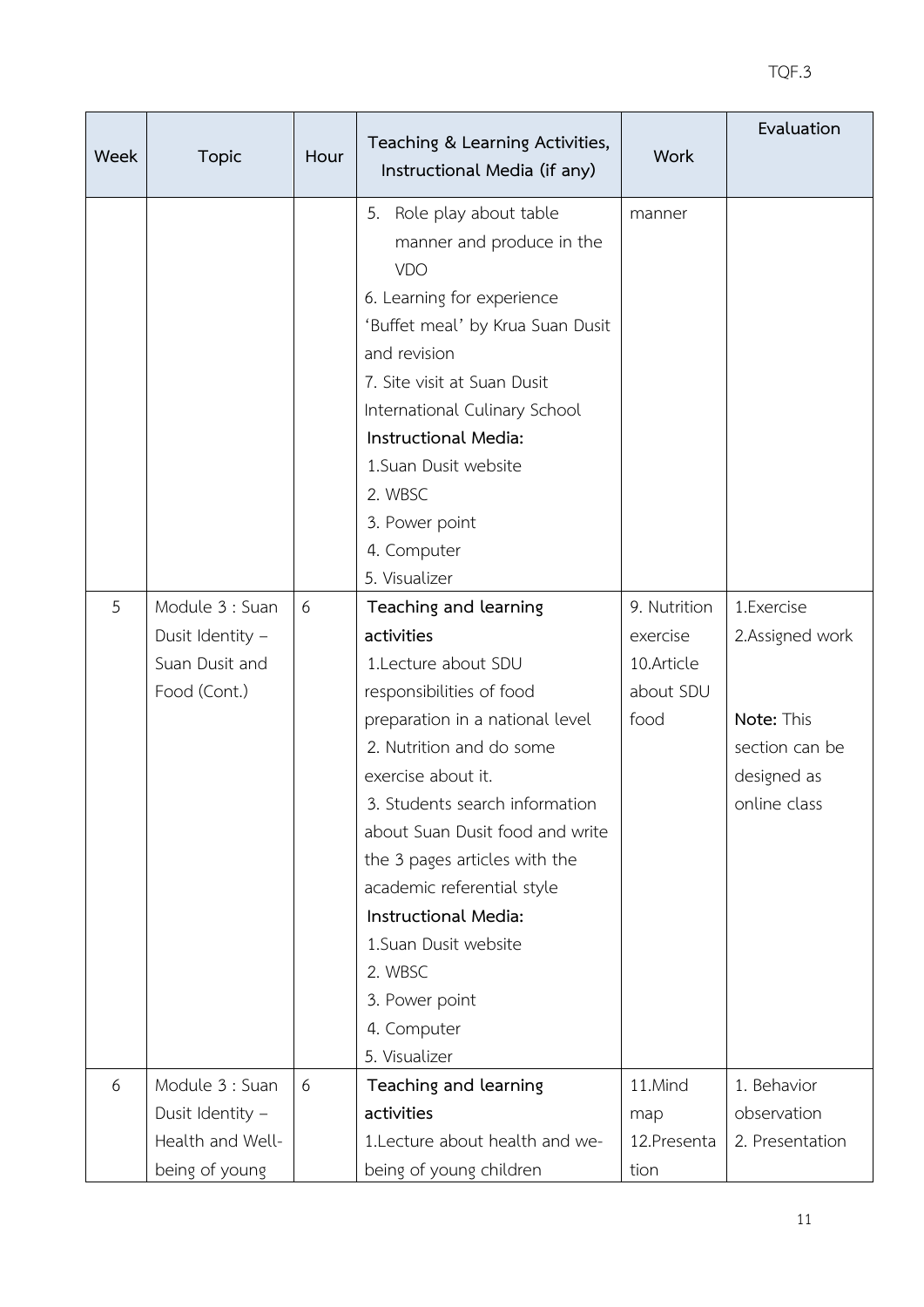| Week           | <b>Topic</b>                                                               | Hour | Teaching & Learning Activities,<br>Instructional Media (if any)                                                                                                                                                                                                                                                                                                        | <b>Work</b>    | Evaluation                                                                                                 |
|----------------|----------------------------------------------------------------------------|------|------------------------------------------------------------------------------------------------------------------------------------------------------------------------------------------------------------------------------------------------------------------------------------------------------------------------------------------------------------------------|----------------|------------------------------------------------------------------------------------------------------------|
|                | children                                                                   |      | 2. Site Visit ' La-orutis<br>Demonstration School' to see<br>nature of young children, child<br>care, environment that enhance<br>child development and young<br>children nutrition<br>3. Group work: Revision of site<br>visit by doing mind map and<br>present in class<br>Instructional Media:<br>1. Suan Dusit website<br>2. WBSC<br>3. Power point<br>4. Computer |                |                                                                                                            |
| $\overline{7}$ | Module 3 : Suan<br>Dusit Identity -<br>Health and Well-<br>being of elders | 6    | 5. Visualizer<br>Teaching and learning<br>activities<br>1. Lecture about health and well-<br>being of elders and Faculty of<br>Nursing<br>2. Group work: Brainstorm about<br>related topic and present in<br>class.<br>Instructional Media:<br>1.Suan Dusit website<br>2. WBSC<br>3. Power point<br>4. Computer<br>5. Visualizer                                       |                | 1.Discussion<br>2. In class<br>presentation<br>Note: This<br>section can be<br>designed as<br>online class |
| 8              | Module 4: Suan<br>Dusit culture -<br>Personality for<br>life               | 6    | Teaching and learning<br>activities<br>1.Group work : Brainstorm and<br>analyze what the good<br>personality is. Do the mind map<br>and choose one person who has                                                                                                                                                                                                      | 13.Mind<br>map | 1.In class<br>discussion<br>2.Behavioral and<br>personality<br>change<br>3.Assigned VDO                    |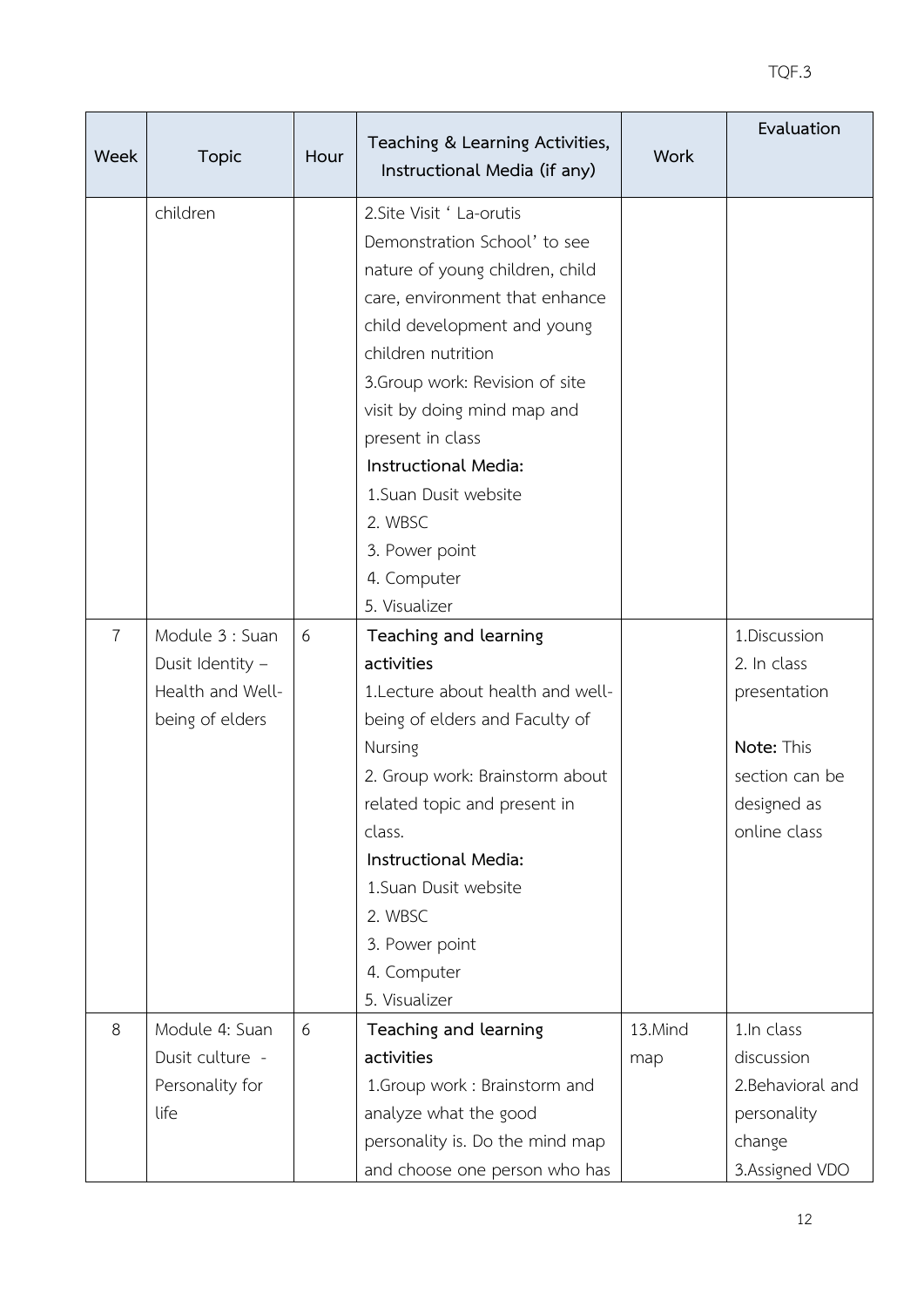| Week | <b>Topic</b>                                                         | Hour | Teaching & Learning Activities,<br>Instructional Media (if any)                                                                                                                                                                                                                                                                                                                                                                                                      | <b>Work</b> | Evaluation                                                |
|------|----------------------------------------------------------------------|------|----------------------------------------------------------------------------------------------------------------------------------------------------------------------------------------------------------------------------------------------------------------------------------------------------------------------------------------------------------------------------------------------------------------------------------------------------------------------|-------------|-----------------------------------------------------------|
|      |                                                                      |      | the best personality. Present in<br>class.<br>2. Lecture about personality<br>3. Watch the VDO clip of the<br>former students in youtube<br>under this topic and students<br>have to make their VDO clip<br>about good personality basing<br>on the SDU spirit<br>4. Group activity: Adjust yourself<br>to be a better personality<br>person<br>Instructional Media:<br>1.VDO clip<br>2. WBSC<br>3. Power point<br>4. Computer<br>5. Visualizer<br>6.Personal mobile |             | clip<br>4. Practice                                       |
| 9    | Module 4: Suan<br>Dusit culture -<br>Personality for<br>life (Cont.) | 6    | Teaching and learning<br>activities<br>1. Lecture about language for<br>communication, implementation<br>of personality use in everyday<br>life<br>2. Present the VDO<br>3. Personality test<br>4. Role play<br>Instructional Media:<br>1.VDO clip<br>2. WBSC<br>3. Power point<br>4. Computer<br>5. Visualizer<br>6.Personal mobile                                                                                                                                 | 14.VDO clip | 1. Personality<br>test<br>2. Assigned VDO<br>3. Role play |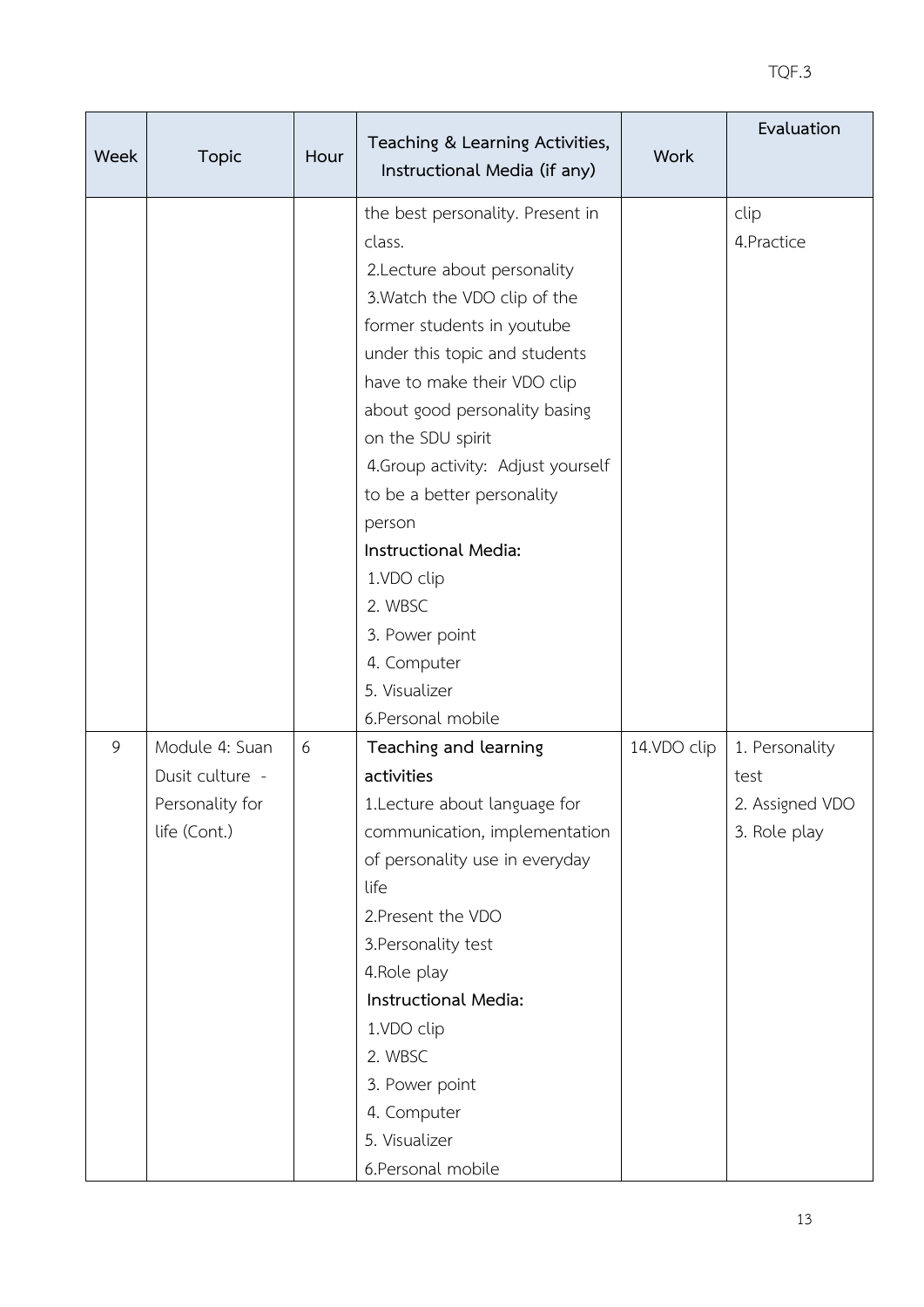| Week | <b>Topic</b>                                                                | Hour | Teaching & Learning Activities,<br>Instructional Media (if any)                                                                                                                                                                                                                                                                                                                                                       | <b>Work</b>                                                               | Evaluation                                                                                                                                     |
|------|-----------------------------------------------------------------------------|------|-----------------------------------------------------------------------------------------------------------------------------------------------------------------------------------------------------------------------------------------------------------------------------------------------------------------------------------------------------------------------------------------------------------------------|---------------------------------------------------------------------------|------------------------------------------------------------------------------------------------------------------------------------------------|
| 10   | Module 4: Suan<br>Dusit culture<br>Learning in 21 <sup>st</sup><br>Century  | 6    | Teaching and learning<br>activities<br>1. Lecture about learning in $21st$<br>century<br>2. Group work: Discussion about<br>Mobile technology use and<br>present in class<br>3. Individual activity: Introduce<br>yourself with technology<br>implementation<br>4. Group activity: Using<br>technology in certain situation<br>Instructional Media:<br>1. Personal Mobile<br>2. WBSC<br>3. Power point<br>4. Computer | 15.Individu<br>al work<br>16.Presenta<br>tion                             | 1. Presentation in<br>class<br>2.ASsignd activity<br>3. Behavior<br>observation<br>Note: This<br>section can be<br>designed as<br>online class |
| 11   | Module 4: Suan<br>Dusit culture<br>Learning in $21st$<br>Century (Conts.)   | 6    | 5. Visualizer<br>Teaching and learning<br>activities<br>1. Lecture about learning in the<br>$21st$ century<br>2. Group work : start up project<br>and in class presentation<br>Instructional Media:<br>1. Personal Mobile<br>2. WBSC<br>3. Power point<br>4. Computer<br>5. Visualizer                                                                                                                                | 17.Start up<br>project<br>18.Infograp<br>hic about<br>start up<br>project | 1. Evaluate from<br>the project<br>2. Behavioral and<br>discussion<br>observation                                                              |
| 12   | Module 5 : Suan<br>Dusit and<br>awareness of<br>changes - Suan<br>Dusit and | 6    | Teaching and learning<br>activities<br>1.Lecture about multicultural<br>society<br>2. Group work: Brainstorm and                                                                                                                                                                                                                                                                                                      | 19. Mind<br>map                                                           | 1.Quiz<br>2. Behavioral and<br>discussion<br>observation                                                                                       |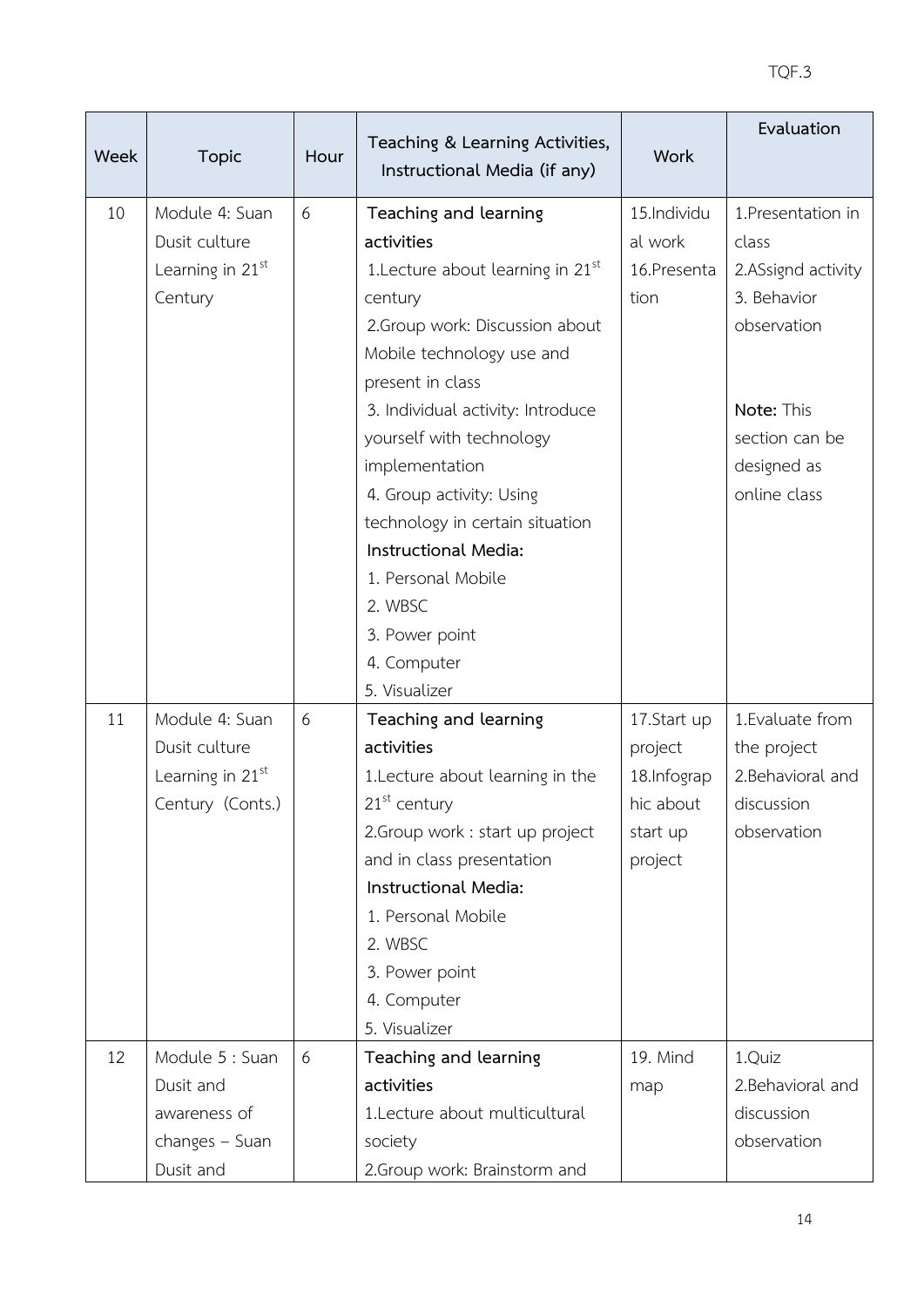| <b>Week</b> | <b>Topic</b>    | Hour | Teaching & Learning Activities,<br>Instructional Media (if any) | <b>Work</b>  | Evaluation        |
|-------------|-----------------|------|-----------------------------------------------------------------|--------------|-------------------|
|             | multicultural   |      | discuss about the case study of                                 |              | Note: This        |
|             | society         |      | multicultural society. Doing the                                |              | section can be    |
|             |                 |      | mind map. Presentation.                                         |              | designed as       |
|             |                 |      | 3. Quiz game                                                    |              | online class      |
|             |                 |      | Instructional Media:                                            |              |                   |
|             |                 |      | 1.VDO clip                                                      |              |                   |
|             |                 |      | 2. WBSC                                                         |              |                   |
|             |                 |      | 3. Power point                                                  |              |                   |
|             |                 |      | 4. Computer                                                     |              |                   |
|             |                 |      | 5. Visualizer                                                   |              |                   |
|             |                 |      | 6. Site Visit ' Institute of                                    |              |                   |
|             |                 |      | Language, Arts and Culture'                                     |              |                   |
| 13          | Module 5 : Suan | 6    | Teaching and learning                                           | 20. Paper    | 1. Presentation   |
|             | Dusit and       |      | activities                                                      | from         | 2. VDO clip       |
|             | awareness of    |      | 1.Lecture about multicultural                                   | presentatio  |                   |
|             | changes - Suan  |      | society.                                                        | n            | Note: This        |
|             | Dusit and       |      | 2. Presentation about related                                   | 21. VDO      | section can be    |
|             | multicultural   |      | case study                                                      | clip of role | designed as       |
|             | society (Cont.) |      | 3. VDO clip of role play                                        | play         | online class      |
|             |                 |      | Instructional Media:                                            |              |                   |
|             |                 |      | 1.VDO clip                                                      |              |                   |
|             |                 |      | 2. WBSC                                                         |              |                   |
|             |                 |      | 3. Power point                                                  |              |                   |
|             |                 |      | 4. Computer                                                     |              |                   |
|             |                 |      | 5. Visualizer                                                   |              |                   |
|             | Module 5 : Suan | 6    | Teaching and learning                                           | 22.          | 1. Behavioral and |
| 14          | Dusit and       |      | activities                                                      | Presentstio  | discussion        |
|             | awareness of    |      | 1.Lecture                                                       | n            | observation       |
|             | changes -Suan   |      | 2. Like and dislike about SDU                                   | 23. Paper    | 2.Presentation    |
|             | Dusit and the   |      | 3. SDU in the future.                                           | about like   |                   |
|             | future          |      |                                                                 | and dislike  |                   |
|             |                 |      | Instructional Media:                                            |              | Note: This        |
|             |                 |      | 1.VDO clip                                                      |              | section can be    |
|             |                 |      | 2. WBSC                                                         |              | designed as       |
|             |                 |      | 3. Power point                                                  |              | online class      |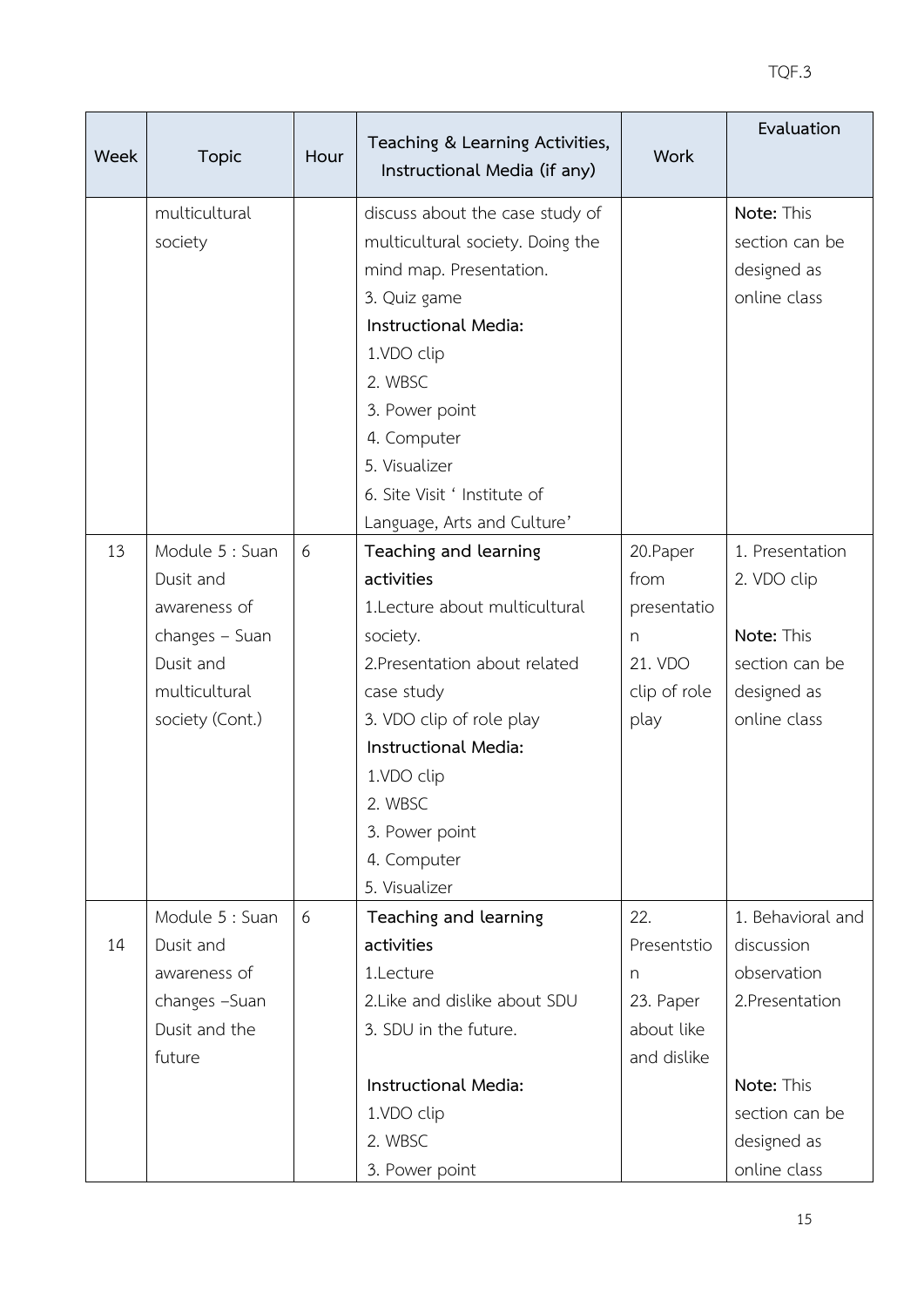| Week | <b>Topic</b>    | Hour | Teaching & Learning Activities,<br>Instructional Media (if any) | <b>Work</b>  | Evaluation       |
|------|-----------------|------|-----------------------------------------------------------------|--------------|------------------|
|      |                 |      | 4. Computer                                                     |              |                  |
|      |                 |      | 5. Visualizer                                                   |              |                  |
|      | Module 6 : Suan | 6    | Teaching and learning                                           | 24. Presenta | Evaluate the     |
| 15   | Dusit student   |      | activities                                                      | tion paper   | assigned project |
|      | innovation      |      | Students present their SDU                                      | 25. Infograp |                  |
|      |                 |      | Innovation by Young blood                                       | hic          |                  |
|      |                 |      | project                                                         |              |                  |
|      |                 |      | Instructional Media:                                            |              |                  |
|      |                 |      | 1.WBSC                                                          |              |                  |
|      |                 |      | 2. Power point                                                  |              |                  |
|      |                 |      | 3. Computer                                                     |              |                  |
|      |                 |      | 4. VDO                                                          |              |                  |
|      |                 |      | 5. Infographic                                                  |              |                  |

### **2. Evaluation plan**

| Activities | <b>Expected outcomes</b>    | Methods                             | Week     | Percentage |
|------------|-----------------------------|-------------------------------------|----------|------------|
| $1 - 25$   | 1.1.1, 1.1.2, 1.1.3, 1.1.4, | 1. Behavior, disciplines,           | $1 - 14$ | 10         |
|            | 1.1.5, 1.1.6                | responsibility, class               |          |            |
|            |                             | participation                       |          |            |
| $1 - 25$   | 1.1.1, 1.1.2, 1.1.3, 1.1.4, | 1. Behavior, disciplines,           | $1 - 14$ | 60         |
|            | 1.1.5, 1.1.6, 2.1.1, 2.1.2, | responsibility, class participation |          |            |
|            | 2.1.3, 3.1.1, 3.1.4,        | 2.Knowledge, skill, integration,    |          |            |
|            | 4.1.3, 5.1.2                | informational search skill and      |          |            |
|            |                             | implementation                      |          |            |
|            |                             | 3. Project presentation and         |          |            |
|            |                             | effectiveness                       |          |            |
| 15         | 1.1.1, 1.1.2, 1.1.3, 1.1.4, | 1. Behavior, disciplines,           | 15       | 30         |
|            | 1.1.5, 1.1.6, 2.1.1, 2.1.2, | responsibility, class               |          |            |
|            | 2.1.3, 3.1.1, 3.1.4,        | participation                       |          |            |
|            | 4.1.3,5.1.2 (Suan Dusit     | 2. Knowledge and skills             |          |            |
|            | Innovation Project)         | following subject aims              |          |            |